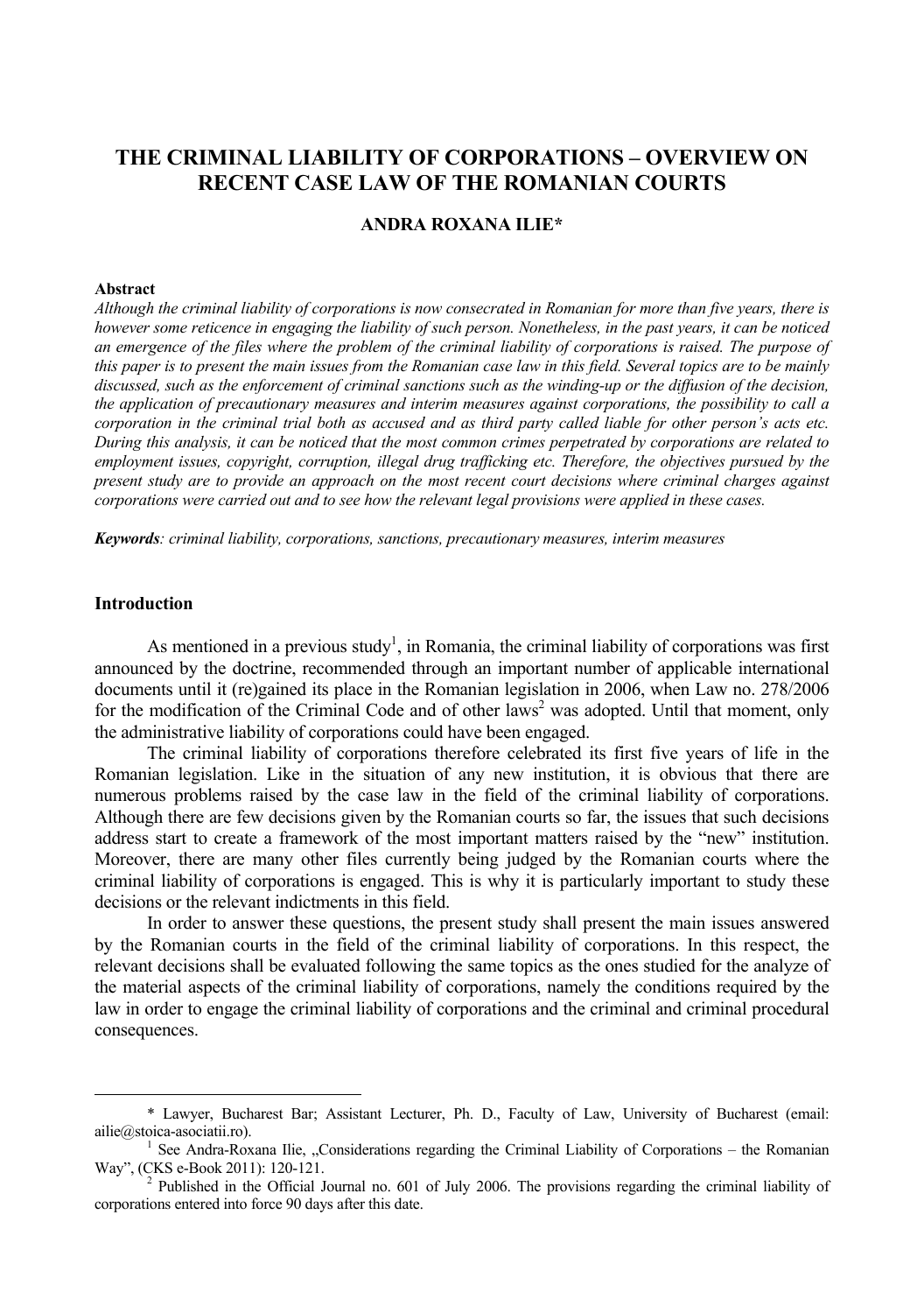As mentioned already, the criminal liability of corporations is still a new institution in the Romanian legislation. Hence, there is little case law and little literature on this topic. However, this study shall not deal with all the matters that the said case law refers to. Therefore, this paper is meant to offer a perspective over the main issues raised so far by the criminal liability of corporations in Romania.

## **I. Relevant case law regarding the conditions required by the law for the criminal liability of corporations**

According to art.  $19<sup>1</sup>$  of the Romanian Criminal, the corporations<sup>3</sup>, excepting the State, the public authorities and the public institutions which develop activities which cannot form the object of the private field are criminally liable for the crimes committed when performing the object of activity, to their benefit or on their behalf. The Code also states that the criminal liability of corporations does not exclude the criminal liability of the natural person who contributed, in any manner, to the perpetration of the same offence.

The main questions raised by this article in the recent case law refer to the domain of the criminal liability of corporations. In this respect, it must be reminded that the doctrine, either Romanian or foreign (from the states which inspired the Romanian legislator) affirms that the criminal liability of such entities is general<sup>4</sup>. This means that it is applicable to all legal persons and to all crimes, provided by the Criminal Code or by special laws.

Therefore, the case law in the field of the domain of the criminal liability of corporations include its analysis from both personal perspective, through the examination of the legal persons which can be subjects of the criminal liability (**1**), and material one, through the delimitation of the crimes which can be perpetrated by a legal person (**2**).

## **1. The legal persons which can be subjects of the criminal liability: tendencies of the Romanian courts**

Regarding the legal persons subject to criminal liability, art.  $19<sup>1</sup>$  of the Romanian Criminal Code clearly states that the corporations, excepting the State, the public authorities and the public institutions which develop activities which cannot form the object of the private field are criminally liable.

Based on this article, it is clear that all private legal persons can be liable under the Romanian Criminal Code, including the commercial companies. Actually, this category of legal persons is mainly concerned by art.  $19<sup>1</sup>$  of the Code, taking into account that they are frequently met in the economic landscape and the most capable of perpetrating crimes through their activities, but the Criminal Code also concerns syndicates, economic interests groups, European economic interest groups, owners associations, political parties, associations, foundations etc.

It can be stated without any doubt that the Criminal Code concerns the lucrative legal persons, as well as the ones without lucrative purpose. Of course, the criminal liability of corporations was mainly created for the lucrative legal persons<sup>5</sup>. In this respect, taking the example of France, a country with more experience than Romania in this field, it is important to mention that, out of 97 decisions against corporations, given in the first four years after the consecration of their criminal liability, 60 were given against commercial companies (limited liability companies or stock companies)<sup>6</sup>.

 $\frac{1}{3}$  $<sup>3</sup>$  For the purpose of this paper, we used the term "corporation" in order to define the collective entities which</sup> are liable under the Romanian Criminal Code. As explained below, only the legal persons (which acquired legal personality) can be held responsible, with the exceptions provided by the law. 4

<sup>&</sup>lt;sup>4</sup> Francis Le Gunehec and Frédéric Desportes, *General Criminal Law*, (Paris: Economica, 2006), 573.

<sup>&</sup>lt;sup>5</sup> See Le Gunehec and Desportes, *General Criminal Law,* 573.

<sup>&</sup>lt;sup>6</sup> See Claude Ducouloux-Favard, "Four Years of Criminal Sanctions against Corporations", *Recueil Dalloz* (1998): 395.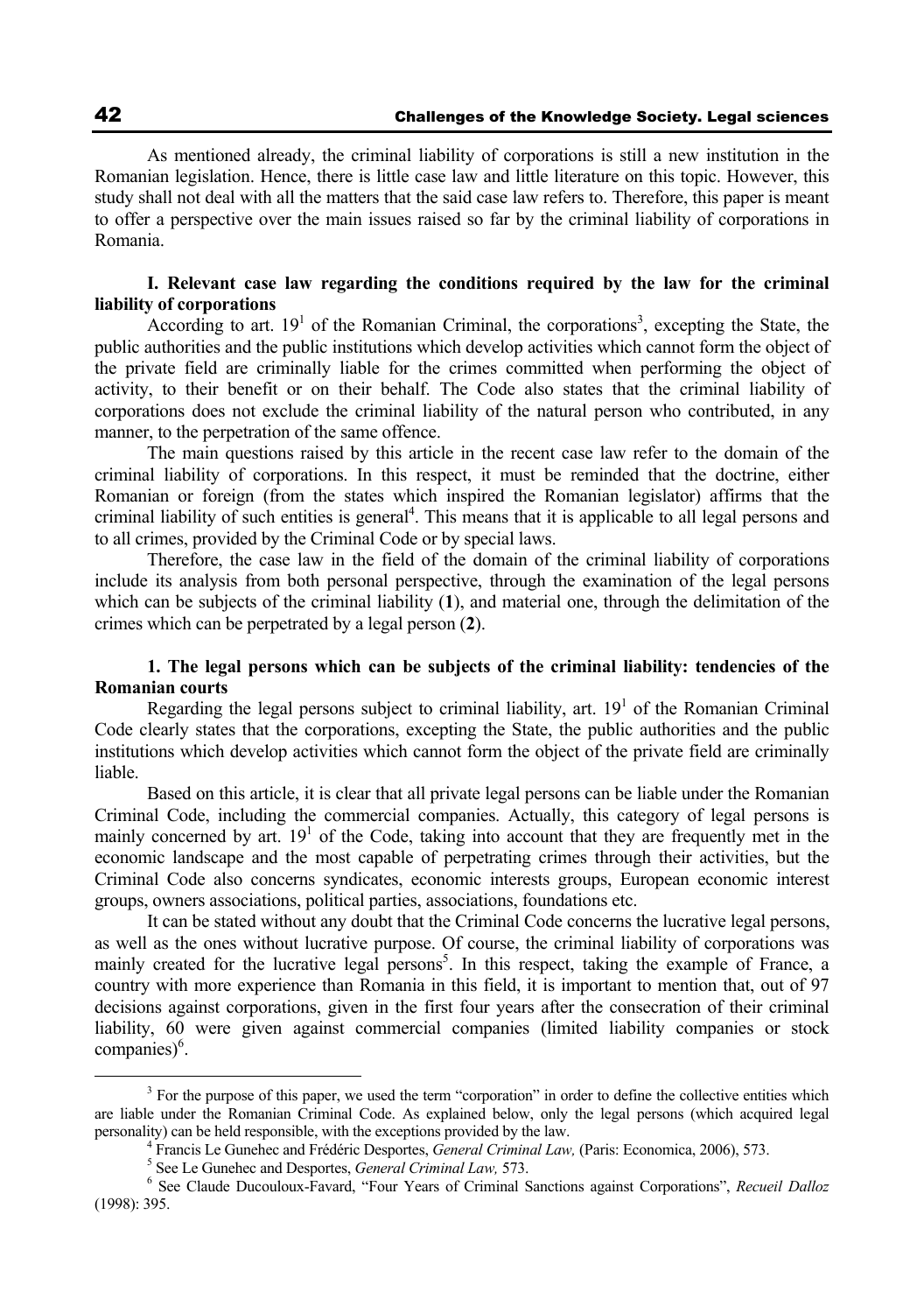## **A**ndra Roxana Ilie 43

In Romania as well, from the analysis of the first decisions against legal persons, it can be noticed that only commercial companies were sentenced. Although the law recognizes the possibility to engage the criminal liability of all kind of commercial companies, it must be noticed that mostly limited liability companies were subject to criminal proceedings and penalties.

In order to decide on this matter, the courts have also sentenced the directors of the companies Indeed, although according to the Romanian Criminal Code, the criminal liability of corporations is distinct from the one of its legal representatives (also meaning that the first one can be engaged without even being necessary to identify a responsible natural person), the courts tend to

The analysis of pending trials leads to the same conclusion: from all the range of legal persons, prosecutions are being carried out only against limited liability companies. There is one exception known so far, a file where three limited liability companies are being prosecuted together with an association having as object the common administration of pasture, lawns and forests (*asociatie composesorala,* in Romania), established based on the provisions of Law no. 1/2000 for the reconstitution of ownership right over agricultural and forestry fields<sup>7</sup>. The association is being prosecuted for money laundering and forgery, the file currently being judged by the Harghita Tribunal.

In accordance with the principle according to which only legal persons (persons which acquired legal personality), are criminally liable, no prosecutions were carried out against person which lack legal personality, as it would be difficult to establish who could represent such entities in a criminal trial and the enforcement of sanctions would be hard to conceive with respect to the principle of the personal character of the criminal liability<sup>8</sup>. There is still no case law against corporations which perpetrated offences before the finalization of their registration procedure or during the transformation phase. There is however a criminal trial where a corporation is being judged through its liquidator, as it deals the insolvency procedure. It is therefore confirmed, although the Criminal Code is silent in this matter, that the corporation is criminally liable during the insolvency procedure, taking into account the fact that it does not lack legal personality.

With respect to the public institutions, their criminal liability is excluded only if they develop an activity which cannot form the object of the private field. As mentioned in previous studies, such solution is yet criticizable. Normally, in the legislations of the States which provide the same exception, only the legal persons which committed the crime while performing an activity which cannot form the object of the public domain are excluded. Such opinion also exists in the New Criminal Code.

Until now, there is only one public institution subject to criminal prosecutions, i.e. a public hospital which is being prosecuted for manslaughter of six babies following a fire caused by a short circuit. The file is currently being judged by Bucuresti District 6 Court.

With respect to other public legal persons, it must be mentioned that, as resulting from art.  $19<sup>1</sup>$ of the Romanian Criminal Code, the criminal liability of the State and of public authorities is expressly excluded.

### **2. The most common crimes perpetrated by corporations**

The domain of the criminal liability of corporations also includes the determination of the crimes which can be committed by moral persons, meaning the material domain of the criminal liability of corporations<sup>9</sup>. The Criminal Code into force, unlike Law no. 301/2004<sup>10</sup>, provides for a

 $\overline{\phantom{a}}$  $^7$  Published in the Official Journal no. 8 of January 12, 2000.

<sup>&</sup>lt;sup>8</sup> See Florin Streteanu and Radu Chiriță, *Criminal Liability of Corporations* (Bucharest: C.H. Beck, 2007), 100.

<sup>&</sup>lt;sup>9</sup> See Andra-Roxana Ilie, *The engagement of criminal liability of corporations*, (Bucharest: C.H. Beck, 2011):

<sup>99-120.&</sup>lt;br><sup>10</sup> Please note that Law no. 278/2006 is not the first law on the criminal liability of the legal person. Some precationnary measures against corporations were provided by the Criminal Code in 1937. Also, Law no. 299/2004 on criminal liability of legal persons for crimes of forgery of currency or other values (published in the Official Journal no.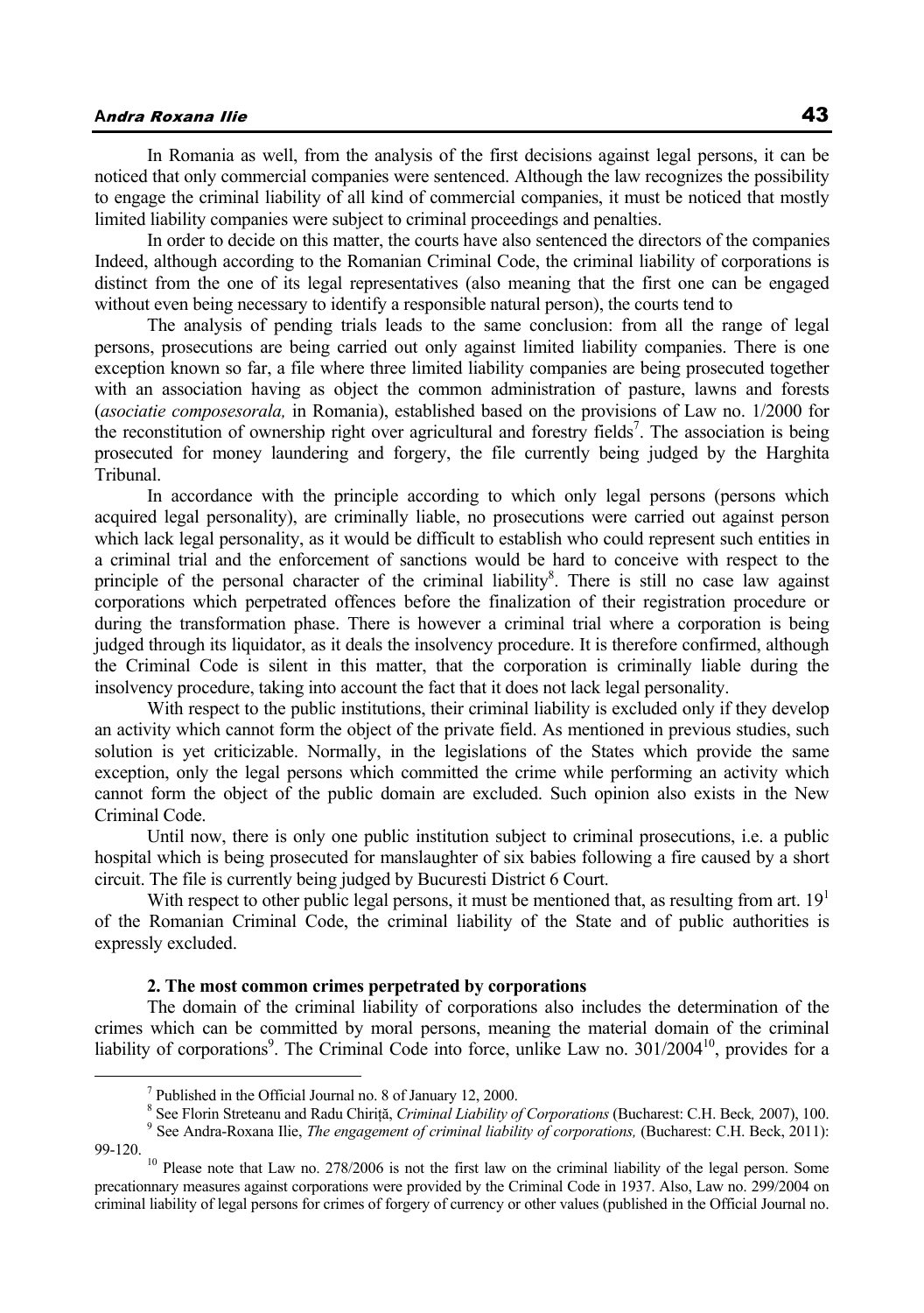general liability, meaning that corporations can be held liable for all crimes provided by the Criminal Code or by special laws.

As mentioned in a previous study<sup>11</sup>, the justification of the special liability, provided by Law no. 301/2004 and other foreign laws is related on the crimes which could be attributed to corporations. It was mentioned that such entity cannot commit crimes such as rape, incest, bigamy, desertion etc. However, it must be noticed that all these crime can be perpetrated by corporations, as instigator or accomplice. It is therefore almost impossible to identify a crime which can totally exclude the implication of a legal person from its perpetration $12$ . A corporation can be thus sentenced for being accomplice to rape when it allows natural persons to enter its headquarters on this purpose or for helping natural persons committing bigamy, by furnishing forged papers<sup>13</sup>.

 The criminal decisions against corporations given so far engaged their liability for crimes related to copyright<sup>14</sup>, accidental injuries and breaches of the labor law<sup>15</sup>, fraud, tax dodging<sup>16</sup>. Also, there are currently criminal prosecutions against corporations for illicit drug trafficking, tax dodging, money laundering, manslaughter, bribery, forgery, using or presenting forged documents which have as a result obtaining European funds and other crimes provided by special laws.

Therefore, it can be noticed that the most common crimes perpetrated by corporations are related to employment issues, copyright, corruption, illegal drug trafficking, money laundering, tax dodging, meaning mostly economic crimes. Such conclusion confirms the idea that the criminal liability of corporation was recognized especially for those type of crimes, as they are most likely to be perpetrated by such entities.

### **II. Relevant case law regarding the consequences of a criminal trial against corporations**

Of course, once a criminal trial begins against a corporation, there are two sorts of consequences which could be triggered. The first category refers determines the analysis of the criminal sanctions applicable to corporations (**1**), whilst the second one relates to the provisions of the Criminal Procedure Code. In this respect, it must be underlined that, when the criminal liability of corporations was set forth in the Romanian Criminal Code, the legislator also modified the Criminal Procedure Code, by introducing a special chapter in this respect (**2**).

#### **1. The most common criminal sanctions applied to corporations**

Under the Romanian Criminal Code, there are only two categories of sanctions which can be applied to corporations: a main penalty and complementary penalties.

The single main sentence which may be inflicted on the commercial companies is the fine. The criminal fine which may be inflicted on the commercial companies is between the common limits RON 2,500 and RON 2,000,000 (approximately euros 575 – euros 460.000). The Criminal Code provides that the fine it must be calculated taking into account the penalty provided by the law for the natural person. Thus, in the cases in which, for an offence perpetrated by a natural person, the

<sup>11</sup> See Ilie, "Considerations regarding the Criminal Liability of Corporations – the Romanian Way": 123.<br><sup>12</sup> See Andra-Roxana Ilie, "Between the Principle of Specialty and the General Criminal Liability of Legal Persons

*Currier* (2010): 280-282.

<sup>16</sup> See Ploiesti Court of Appeals, criminal decision of February 2011, unpublished, in Ilie, *The engagement of criminal liability of corporations*: 119.

 <sup>593</sup> of July 1, 2004) came into force in 2004, but could not be applied in the absence of appropriate procedural provisions. Also Law no. 301/2004 on the Criminal Code (published in the Official Journal no.575/2004) provided for the criminal liability of corporations, but it never came into force and was repealed by Law no. 286/2009.

<sup>&</sup>lt;sup>13</sup> See Streteanu and Chirită, Criminal Liability, 397.<br><sup>14</sup> See Sibiu Tribunal, criminal decision no. 105/2009, in Anca Jurma, *The Legal Person – Subject of the Criminal Liability* (Bucharest: C.H. Beck, 2010), 246-248; Sibiu Tribunal, criminal decision no. 126/2009, unpublished.<br><sup>15</sup> See Iasi District court, criminal decision of March 31<sup>st</sup>, 2010, commentary by Andra-Roxana Ilie, *5 Legal*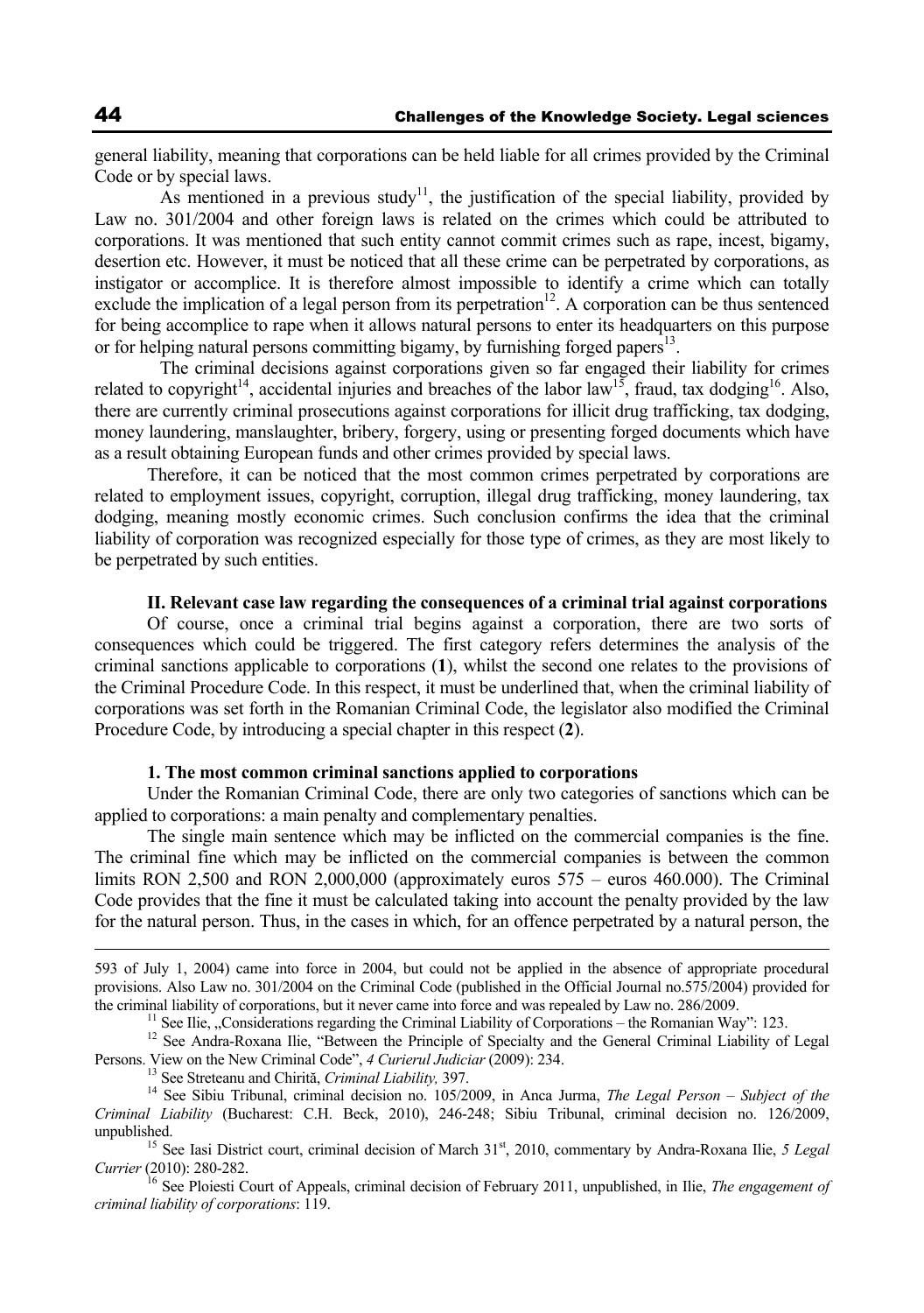## **A**ndra Roxana Ilie 45

law provides a maximum penalty of 10 years' imprisonment or a fine, the special minimum of the fine inflicted on a legal person is of RON 5,000 and the special maximum of the fine is of RON 600,000. In the cases in which, for an offence perpetrated by a natural person, the law provides the life imprisonment or the penalty of more than 10 years' imprisonment, the special minimum of the fine for a legal person is of RON 10,000 and the special maximum of the fine is of RON 900,000.

Up to now, the fines applied to corporations were of RON 20,000 (for crimes regarding copyright), RON 12,000 (for accidental injuries), RON 10.000 (for breaches of the labor law), RON 15,000 (for fraud) and RON 6,000 (for tax dodging). It can be therefore noticed that the judges tend to apply the fines towards the minimum provided by the law. This could represent a solid argument in favor of the idea that the criminal liability of corporation is not meant to be a reason for ruining the activity of corporations, but mostly a way to prevent serious breaches of the law taking into account the preventive role of punishments.

In this respect, it must be reminded that fine can be applied in criminal matters, as well as in civil, administrative, disciplinary, fiscal or procedural disputes. It is interesting to notice that, many times, the regulations which provide fines different than the criminal ones are even more serious than the Criminal Code with respect to the amount of the pecuniary sanction which can be applied to corporations.

For instance, in the field of capital market, the fines go up to 5% of the share capital of corporations, which can obviously exceed the amounts provided by the Criminal Code. Also, the Romanian Competition Law provides for fines up to 10% of the turnover of the corporations.

We do not plead for an exaggerated high level of the criminal fines applicable to corporations. We do not plead either for the ruining of corporations through the application of fines, irrespective of their nature. However, it is questionable whether a legal system can provide that an administrative offence be punished with a fine much higher than the one provided for a criminal offence. For example, according to a recent Report of the Romanian Competition Council<sup>17</sup>, a corporation was fined with an amount exceeding more than 74 times the higher general limit provided by the Criminal Code.

There are to possible solutions to this problem. On one side, it would be possible for the legislator to rethink the Competition Law (and other laws) in the sense of reconsidering some offences as crimes (and not administrative offences). Of course, there are various arguments against such solutions, including the possibility that such actions do not have in fact the level of social danger necessary for crimes. Another solution would be the consideration of the turnover of corporations as an element for the individualization of the fine. Such solution exists in several States (for instance, in Poland) and is recommended by the Romanian legal literature<sup>18</sup>. The New Criminal Code provides for this approach, although the fine which can be imposed to corporation is capped to RON 3,000,000.

As per the complementary penalties, they can be applied together with the fine, whenever the judge consider necessary. They are however mandatory whenever the law provides as such (for example, in case of forgery). The service of the complementary penalties shall commence to run from the date on which the conviction sentence remains final.

The complementary penalties are as follows: the legal person's winding-up; the suspension of the legal person's activity for a period of 3 months to one year or the suspension of one of the activities performed by the legal person, in respect of which the offence was perpetrated, for a period of 3 months to 3 years; the closing down of certain working points of the legal person for a period of

<sup>&</sup>lt;sup>17</sup> See the Report of February 15, 2011, available at www.competition.ro, visited on February 3, 2012.<br><sup>18</sup> See Anca Jurma, "Some Proposals *de lege ferenda* regarding the Criminal Liability of the Legal Person", 5<sup>7</sup> *Legal Currier* (2010): 284.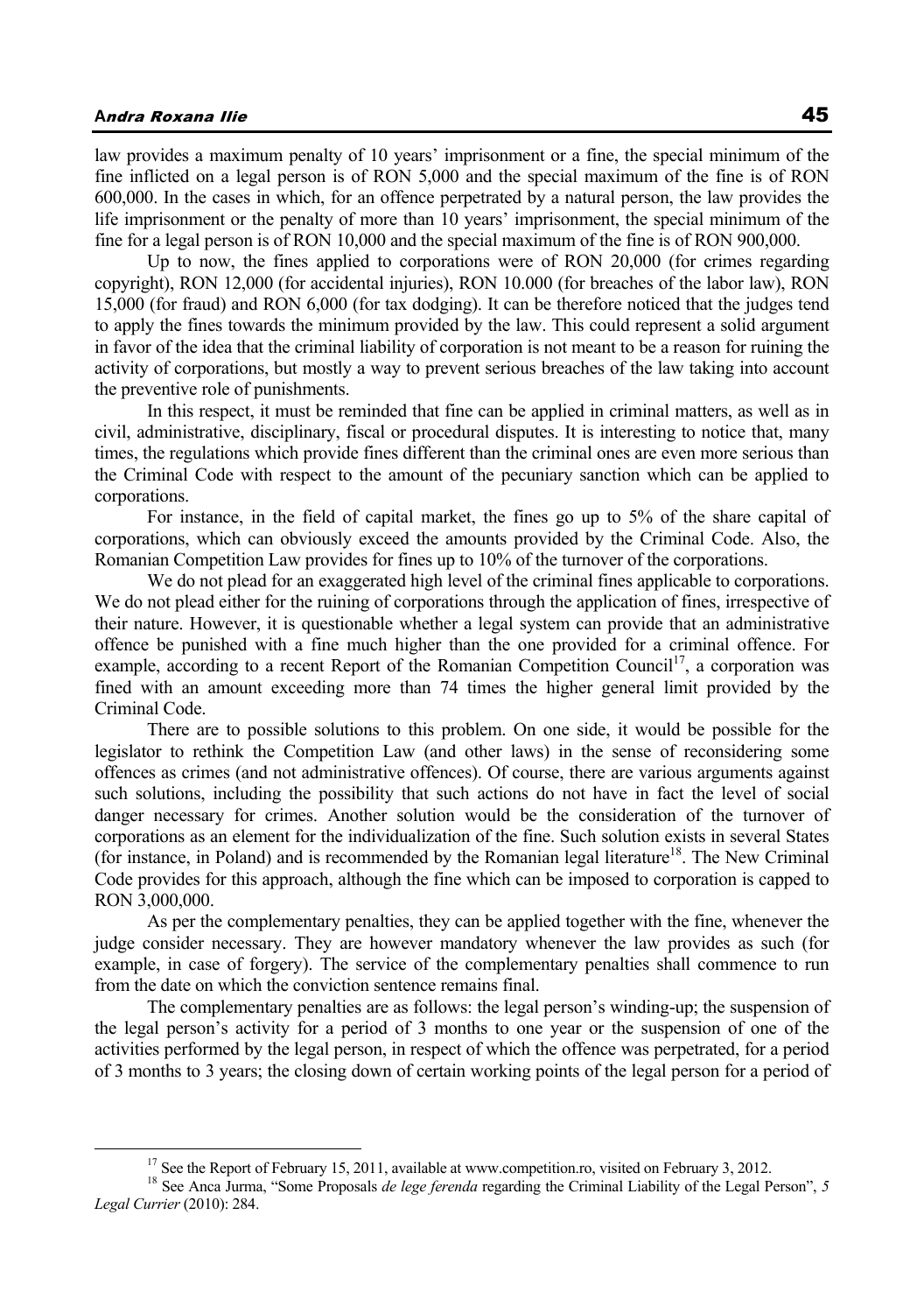3 months to 3 years; the prohibition to take part in any tender procedure for a period of 1 to 3 years; the posting or dissemination of the conviction decision $19$ .

The initial decisions given by the Romanian courts against corporations did not provide for any complementary sanction. The further decisions however provided for the posting or dissemination of the conviction decision as well as for the winding-up of a corporation (for fraud and tax dodging)<sup>20</sup>. It is interesting to notice that, when the decision was given (by the first court, by the Court of Appeals and by the High Court), the insolvency procedure was already opened against the corporation and, until the cause was re-judged by the Court of Appeals and the decision remained definitive, the corporation had been already radiated following a civil decision.

There is also a safety measure provided by the Romanian Criminal Code which can be applied to corporations: the seizure of the assets.

In order to apply this measure, the seized goods shall meet one of the following conditions: (a) such goods are obtained by means of the perpetration of a deed provided by the criminal law; (b) such goods have been used, in any manner, for the perpetration of an offence, in case they belong to the perpetrator, or, in case they belong to another person, such person was aware of the purpose for which they have been used. This measure may not be ordered in respect of the offences perpetrated by means of the press; (c) such goods have been produced and adjusted with a view to perpetrating an offence, if they have been used for the said perpetration and if they belong to the perpetrator. In case such goods belong to another person, the seizure is ordered provided that their production and adjustment has been performed by the owner himself/herself or by the perpetrator and with the full awareness of the owner; (d) such goods have been offered with a view to cause the perpetration of an offence or to reward the perpetrator; (e) such goods have been acquired by perpetrating a deed provided by the criminal law, if they are not returned to the aggrieved person and if they do not serve as a remedy for such person; (f) it is prohibited by the law to own such goods. Up to now, there is no decision in this respect given by the Romanian courts.

## **2. The application of the procedural provisions relevant to criminal trials against corporations by the Romanian Courts**

Art.  $479<sup>1</sup>$  of the Criminal Procedure Code states that its provisions are also applicable to offences perpetrated by legal persons, being amended by the special provisions contained in the Chapter referred to the enforcement of the criminal liability of corporations.

As mentioned in a previous study<sup>21</sup>, a first problem related to a criminal trial against a corporation is related to the person who can represent the legal person, especially that mostly the representative of the corporation is also the person who perpetrated the offence. Thus, if solely the legal person is held liable, it shall be represented for the fulfillment of the procedural steps by its legal representatives. Second, if for the same deed or related deeds, the criminal proceedings have been initiated against the legal representative of the legal person as well, the latter shall appoint an attorney-in-fact to represent it. In the event that the legal person fails to appoint an attorney-in-fact, such appointment shall be made by the body conducting the criminal proceedings or by the court, from among the legal practitioners in the field of insolvency procedures.

In the file where a Romanian corporation was sentenced to the winding-up, the administrator of the said corporation was also prosecuted for the same facts. For this reason, the corporation was represented in the criminal trial by the sister of the administrator, which is at least questionable from

<sup>&</sup>lt;sup>19</sup> See Andra Roxana Ilie, "Criminal Penalties Applicable to Legal Persons. Comparative Study regarding France and Romania" (Dissertation for the Master 2, Fundamental Criminal Law, Montpellier 2008); Ioan Lascu, "Penalties Applicable to the Legal Persons in case of Criminal Offences",  $3 Law$  (2007): 123.<br><sup>20</sup> See Ploiesti Court of Appeals, criminal decision of February 2011, unpublished.<br><sup>21</sup> See Ilie. "Considerations regarding the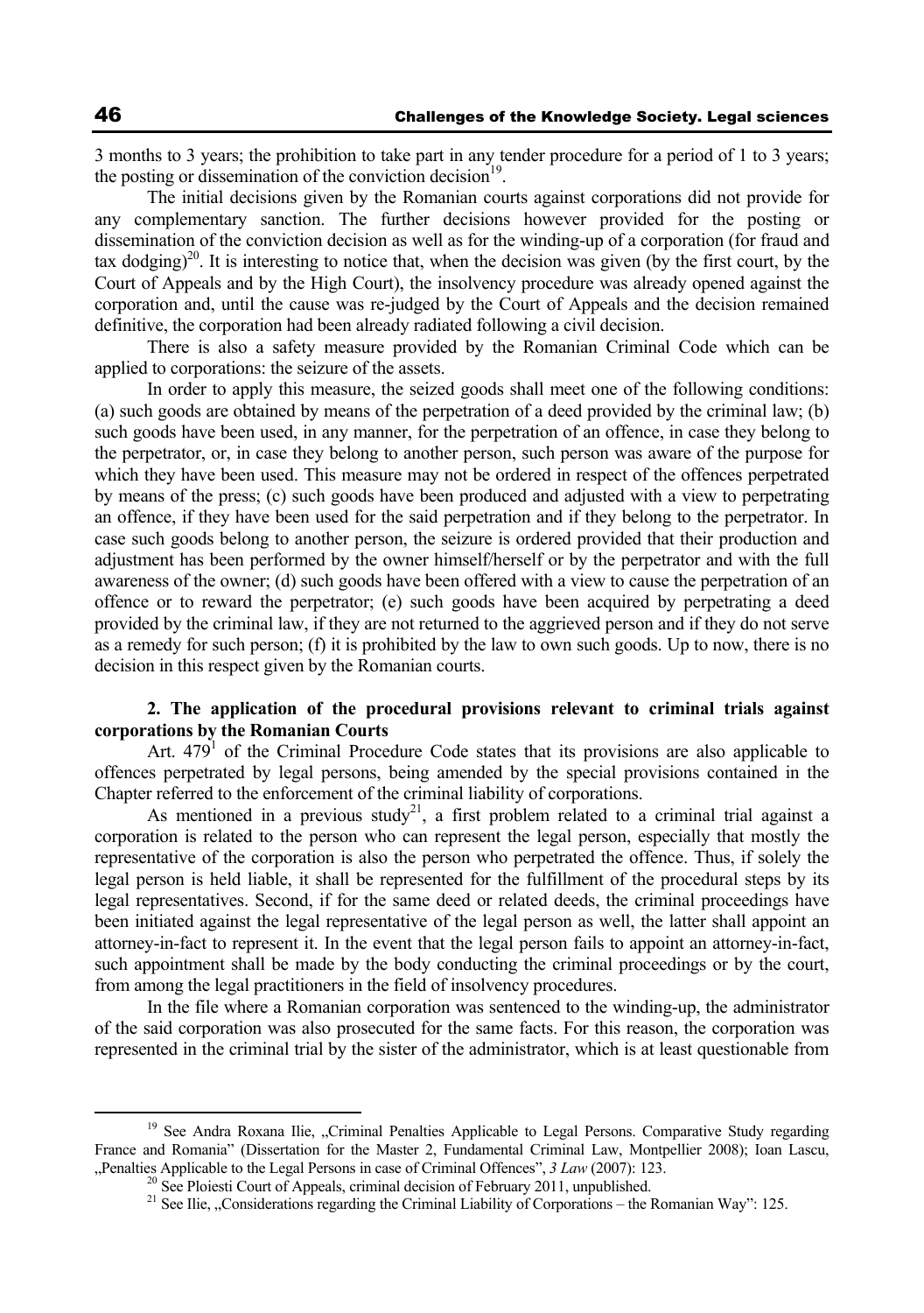## **A**ndra Roxana Ilie 47

the point of view of the observation of the principles which govern the representation of corporations during the criminal trial.

Another issue concerns the interim measures which can be applied to corporations. The Romanian Criminal Procedure Code provides that during the criminal trial, either the judge or the court may order, for grounded reasons in order to ensure the good and proper development of the criminal trial, one or more of the following measures: the suspension of the legal person's windingup or liquidation procedure; the suspension of the legal person's merger, division or reduction of the share capital; the prohibition of any specific patrimonial operations that may entail the significant reduction of the patrimonial assets or the legal person's insolvency; the prohibition to execute certain legal instruments, established by the legal body; the prohibition to perform activities of the same nature as those underway or as those that occurred when the offence was perpetrated $22$ . There are no known files up to present where such measures have been taken.

The Criminal Procedure Code also provides for the possibility to take precautionary measures against a corporation (the distraint and the garnishment). These precautionary measures may be taken with a view to ensuring the special seizure, the remedy of the damage caused by the offence, as well for securing the service of the sentence represented by a fine. The distraint was already taken against corporations in several cases by the Romanian prosecutors.

Another important issue raised in the current cases refers to the possibility to call a corporation in the criminal trial both as accused and as third party called liable for another person's acts. Until now, there is a file where the court admitted such possibility. Although we can agree that such solution is legal, it must be observed that the same person could not be punished in both qualities for the same act, because this would mean that a corporation is criminally liable both for its own actions and for another person's acts although we are facing the same offence perpetrated.

### **Conclusions**

As a conclusion, from the analysis of all these aspects, we can determine the main problems that the Romanian courts dealt with in the field of the criminal liability of corporations in Romania.

It can be therefore noticed that up to present only limited liability companies were punished by the criminal courts and that, with one exception, only such legal persons are being prosecuted. Also, it must be noticed that the most common crimes perpetrated by corporations are related to employment issues, copyright, corruption, illegal drug trafficking etc. The companies were always convicted together with their administrators for the same crimes.

With respect to the criminal sanctions applied to corporations, it can be concluded that until now courts applied fines oriented towards the minimum provided by the Criminal Code. Complementary sanctions such as the posting or dissemination of the conviction decision and the winding-up began to be applied by the courts.

Regarding the criminal procedural aspects, the most important issues are related to the representation of corporations during the criminal trial and to the precautionary measures which can be taken towards corporations. The distraint is widely used by the prosecutors in the cases against corporations.

All the aspects raised by these decisions show that there is still a long way until this institution shall be fully understood and applied. The decisions offer however the chance to see why it is so important to the consideration of the turnover as a criterion for the individualization of the sanctions applicable to corporations, what should happen when the same corporation is called in the criminal trial both as accused and as person liable for other person's acts, why it should be considered to create new criminal penalties etc.

<sup>&</sup>lt;sup>22</sup> See Dorina-Maria Costin, *Criminal Liability of the Legal Person in the Romanian Law* (Bucharest: Universul Juridic, 2010): 529-535.